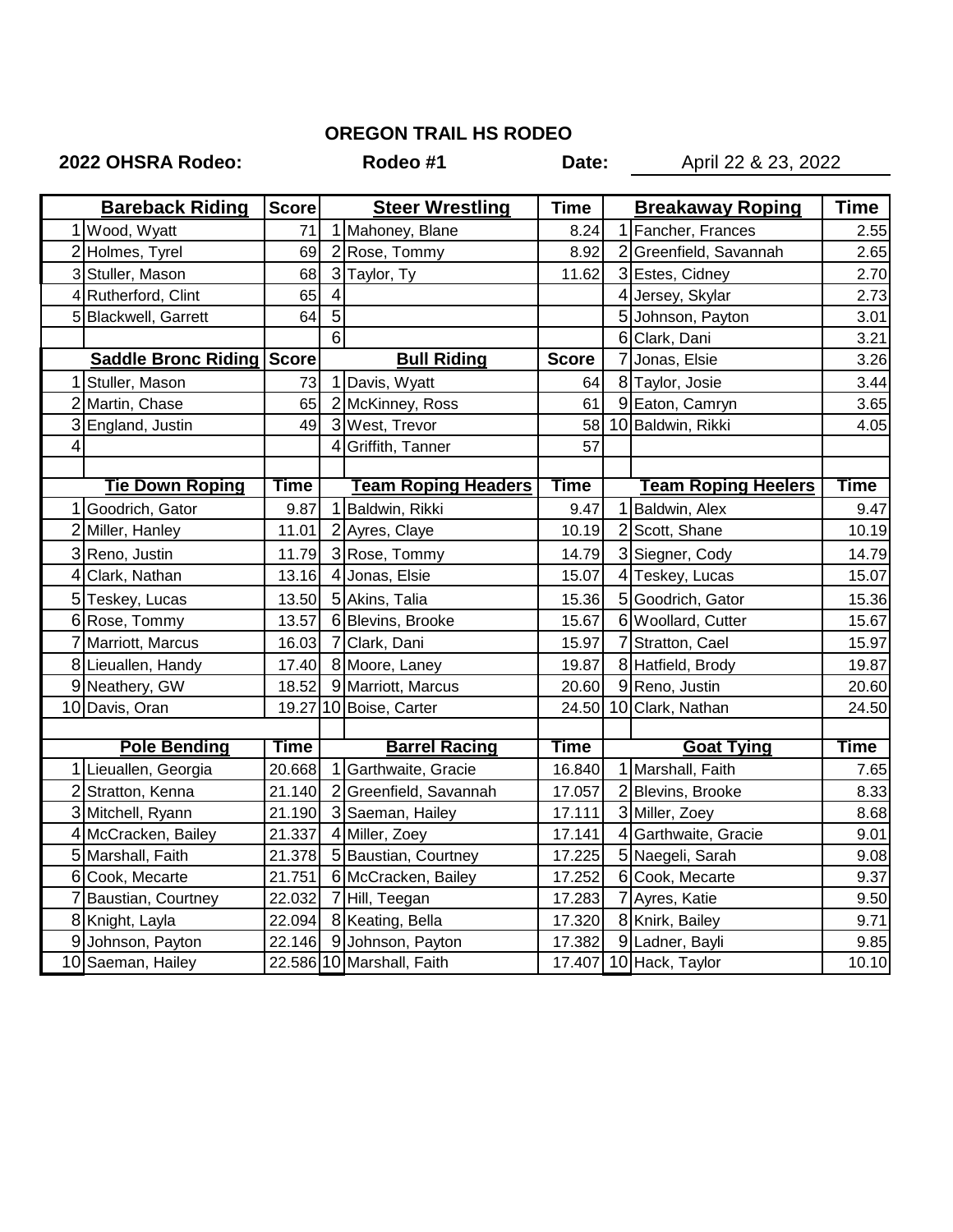**OREGON TRAIL HS RODEO**

**2022 OHSRA Rodeo: Rodeo #2 Date: April 23 & 24, 2022**

|   | <b>Bareback Riding</b>     | Score  | <b>Steer Wrestling</b>     | Time   | <b>Breakaway Roping</b>    | Time  |
|---|----------------------------|--------|----------------------------|--------|----------------------------|-------|
|   | 1 Holmes, Tyrel            | 72     | 1 Mahoney, Blane           | 5.53   | 1 Harrison, Shealyn        | 2.43  |
|   | 2 Stuller, Mason           | 71     | 2 Montgomery, Cache        | 6.47   | 2 Ladner, Bayli            | 2.61  |
|   | 3 Blackwell, Garrett       | 67     | 3 Boise, Carter            | 7.10   | 3 Johnson, Payton          | 2.78  |
|   | Wood, Wyatt                | 65     | 4 Roggenkamp, Landen       | 9.63   | 4 Klementis, Addison       | 3.15  |
| 5 |                            |        | 5 Rose, Tommy              | 12.37  | 5 Moore, Macey             | 3.20  |
|   |                            |        | 6 Taylor, Ty               | 18.44  | 6 Riney, Brooke            | 3.76  |
|   | <b>Saddle Bronc Riding</b> | Score  | <b>Bull Riding</b>         | Score  | Akins, Talia               | 3.96  |
|   | 1 Scott, Shane             | 72     | 1 Strong, Jack             | 71     | 8 Fancher, Frances         | 4.04  |
|   | 2 Rutherford, Clint        | 68     | 2 Davis, Wyatt             | 68     | 9 Greenfield, Savannah     | 4.07  |
|   | 3 Stuller, Mason           | 66     | 3 Scott, Shane             | 66     | 10/11 Thompson, Lexi       | 4.23  |
| 4 | Martin, Chase              | 52     | 4 Buchanan, Parker         | 65     | 10/11 Eaton, Camryn        | 4.23  |
|   |                            |        |                            |        |                            |       |
|   | <b>Tie Down Roping</b>     | Time   | <b>Team Roping Headers</b> | Time   | <b>Team Roping Heelers</b> | Time  |
|   | Goodrich, Gator            | 10.00  | Marriott, Marcus           | 6.29   | 1 Reno, Justin             | 6.29  |
|   | 2 Stratton, Cael           | 10.44  | 2 Clark, Dani              | 8.57   | 2 Stratton, Cael           | 8.57  |
|   | 3 Boise, Carter            | 10.62  | 3 Campbell, Crae           | 10.65  | 3 Estes, Cidney            | 10.65 |
|   | 4 Rose, Tommy              | 10.68  | 4 Ladner, Bayli            | 12.25  | 4 Miller, Hanley           | 12.25 |
|   | 5 Taylor, Ty               | 10.89  | 5 Rose, Tommy              | 12.90  | 5 Siegner, Cody            | 12.90 |
|   | 6 Siegner, Cody            | 12.05  | 6 Moore, Macey             | 14.17  | 6 Clark, Colton            | 14.17 |
|   | Clark, Nathan              | 12.21  | Patton, Degan              | 16.40  | Deal, Parker               | 16.40 |
|   | 8 Reno, Justin             | 12.63  | 8 Baldwin, Rikki           | 17.98  | 8 Baldwin, Alex            | 17.98 |
|   | 9 Miller, Hanley           | 12.78  | 9 Jonas, Elsie             | 18.43  | 9 Teskey, Lucas            | 18.43 |
|   | 10 Patton, Degan           |        | 13.14 10 Mathiasen, Coy    | 20.03  | 10 Gaynor, Mattie          | 20.03 |
|   |                            |        |                            |        |                            |       |
|   | <b>Pole Bending</b>        | Time   | <b>Barrel Racing</b>       | Time   | <b>Goat Tying</b>          | Time  |
|   | 1 Miller, Zoey             | 20.458 | 1 Keating, Bella           | 16.805 | 1 Marshall, Faith          | 7.56  |
|   | 2 Woodworth, Cecilia       | 20.722 | 2 Ayres, Katie             | 16.944 | 2 Greenfield, Savannah     | 7.61  |
|   | 3 Marshall, Faith          | 20.959 | 3 Garthwaite, Gracie       | 17.060 | 3 Cook, Mecarte            | 7.97  |
|   | 4 Riney, Lauryn            | 20.998 | 4 Hill, Teegan             | 17.086 | 4 Garthwaite, Gracie       | 8.57  |
|   | 5 Ayres, Katie             | 21.014 | 5 Riney, Lauryn            | 17.096 | 5 Naegeli, Sarah           | 8.59  |
|   | 6 McCracken, Bailey        | 21.158 | 6 Villagrana, Ella         | 17.157 | 6 Blevins, Brooke          | 9.31  |
|   | 7 Ladner, Bayli            | 21.193 | 7 Lieuallen, Georgia       | 17.255 | 7 Stratton, Kenna          | 9.47  |
|   | 8 Clark, Sarah             | 21.468 | 8 Baustian, Courtney       | 17.284 | 8 Knirk, Bailey            | 9.55  |
|   | 9 Herbert, Blakely         | 21.486 | 9 Miller, Zoey             | 17.296 | 9 Hill, Teegan             | 10.04 |
|   | 10 Johnson, Payton         |        | 21.651 10 Malcolm, Madison | 17.319 | 10 Bafford, Hayden         | 10.22 |